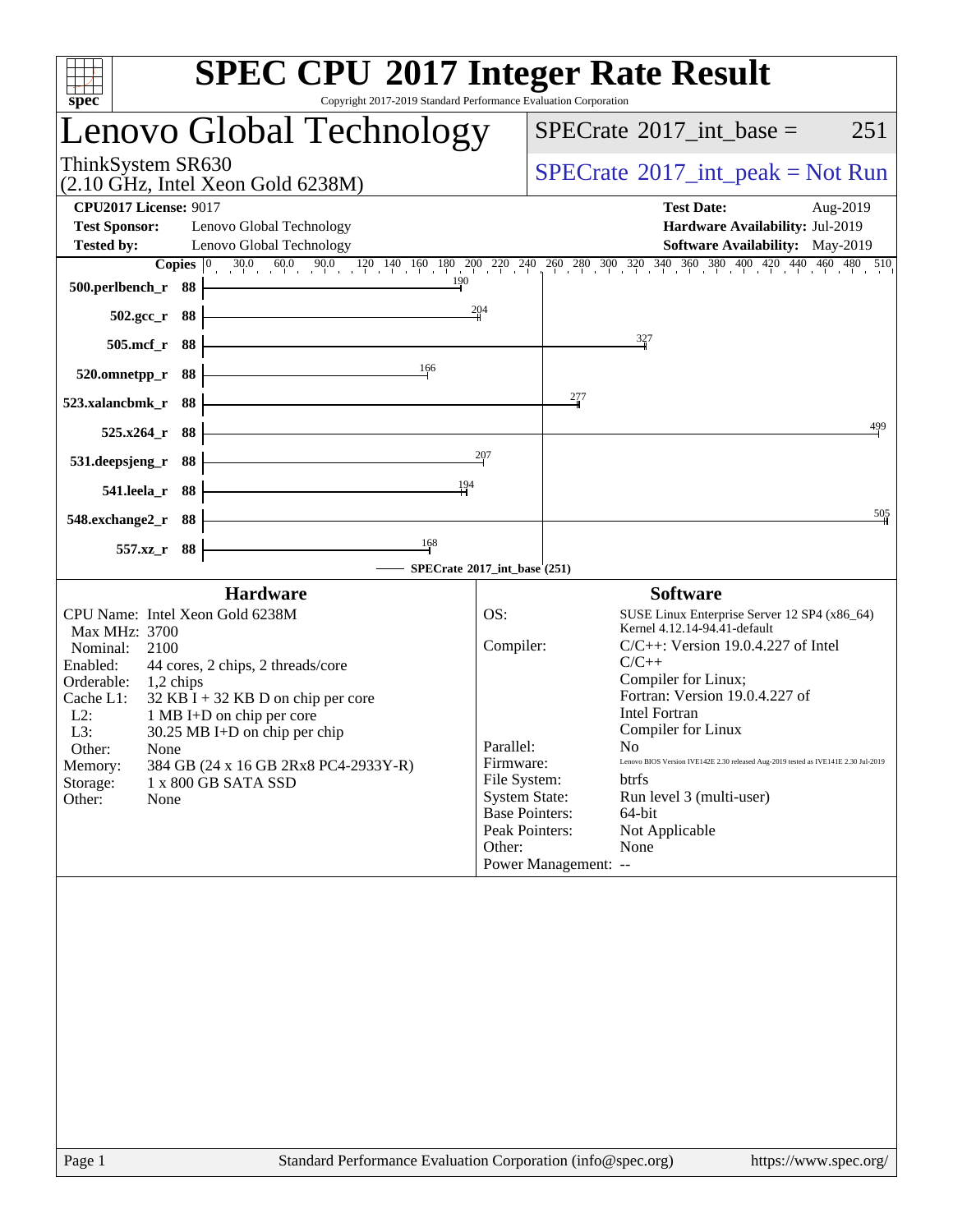

#### **[SPEC CPU](http://www.spec.org/auto/cpu2017/Docs/result-fields.html#SPECCPU2017IntegerRateResult)[2017 Integer Rate Result](http://www.spec.org/auto/cpu2017/Docs/result-fields.html#SPECCPU2017IntegerRateResult)** Copyright 2017-2019 Standard Performance Evaluation Corporation

### Lenovo Global Technology

(2.10 GHz, Intel Xeon Gold 6238M)

ThinkSystem SR630<br>  $SPECTA = Not Run$ <br>  $SPECTA = Not Run$  $SPECTate^{\circledcirc}2017$  int base = 251

**[Test Sponsor:](http://www.spec.org/auto/cpu2017/Docs/result-fields.html#TestSponsor)** Lenovo Global Technology **[Hardware Availability:](http://www.spec.org/auto/cpu2017/Docs/result-fields.html#HardwareAvailability)** Jul-2019 **[Tested by:](http://www.spec.org/auto/cpu2017/Docs/result-fields.html#Testedby)** Lenovo Global Technology **[Software Availability:](http://www.spec.org/auto/cpu2017/Docs/result-fields.html#SoftwareAvailability)** May-2019

**[CPU2017 License:](http://www.spec.org/auto/cpu2017/Docs/result-fields.html#CPU2017License)** 9017 **[Test Date:](http://www.spec.org/auto/cpu2017/Docs/result-fields.html#TestDate)** Aug-2019

### **[Results Table](http://www.spec.org/auto/cpu2017/Docs/result-fields.html#ResultsTable)**

|                                   | <b>Base</b>   |                |                |                |       | <b>Peak</b>    |            |               |                |              |                |              |                |              |
|-----------------------------------|---------------|----------------|----------------|----------------|-------|----------------|------------|---------------|----------------|--------------|----------------|--------------|----------------|--------------|
| <b>Benchmark</b>                  | <b>Copies</b> | <b>Seconds</b> | Ratio          | <b>Seconds</b> | Ratio | <b>Seconds</b> | Ratio      | <b>Copies</b> | <b>Seconds</b> | <b>Ratio</b> | <b>Seconds</b> | <b>Ratio</b> | <b>Seconds</b> | <b>Ratio</b> |
| 500.perlbench_r                   | 88            | 734            | 191            | 735            | 190   | 738            | 190        |               |                |              |                |              |                |              |
| $502.\text{sec}$                  | 88            | 609            | 205            | 614            | 203   | 609            | 204        |               |                |              |                |              |                |              |
| 505.mcf r                         | 88            | 436            | 327            | 435            | 327   | 436            | 326        |               |                |              |                |              |                |              |
| 520.omnetpp_r                     | 88            | 697            | 166            | 695            | 166   | 695            | 166        |               |                |              |                |              |                |              |
| 523.xalancbmk r                   | 88            | 336            | 276            | 334            | 278   | 335            | 277        |               |                |              |                |              |                |              |
| 525.x264 r                        | 88            | 309            | 499            | 309            | 499   | 309            | 499        |               |                |              |                |              |                |              |
| 531.deepsjeng_r                   | 88            | 486            | 207            | 486            | 207   | 486            | 207        |               |                |              |                |              |                |              |
| 541.leela r                       | 88            | 765            | 191            | 747            | 195   | 749            | <u>194</u> |               |                |              |                |              |                |              |
| 548.exchange2_r                   | 88            | 456            | 506            | 458            | 504   | 456            | 505        |               |                |              |                |              |                |              |
| 557.xz r                          | 88            | 567            | 168            | 567            | 168   | 569            | 167        |               |                |              |                |              |                |              |
| $SPECrate^{\circ}2017$ int base = |               |                |                |                |       |                |            |               |                |              |                |              |                |              |
| $SPECrate^{\circ}2017$ int peak = |               |                | <b>Not Run</b> |                |       |                |            |               |                |              |                |              |                |              |

Results appear in the [order in which they were run](http://www.spec.org/auto/cpu2017/Docs/result-fields.html#RunOrder). Bold underlined text [indicates a median measurement](http://www.spec.org/auto/cpu2017/Docs/result-fields.html#Median).

#### **[Submit Notes](http://www.spec.org/auto/cpu2017/Docs/result-fields.html#SubmitNotes)**

 The numactl mechanism was used to bind copies to processors. The config file option 'submit' was used to generate numactl commands to bind each copy to a specific processor. For details, please see the config file.

### **[Operating System Notes](http://www.spec.org/auto/cpu2017/Docs/result-fields.html#OperatingSystemNotes)**

Stack size set to unlimited using "ulimit -s unlimited"

### **[General Notes](http://www.spec.org/auto/cpu2017/Docs/result-fields.html#GeneralNotes)**

Environment variables set by runcpu before the start of the run: LD\_LIBRARY\_PATH = "/home/cpu2017-1.0.5-ic19.0u4/lib/intel64"

 Binaries compiled on a system with 1x Intel Core i9-799X CPU + 32GB RAM memory using Redhat Enterprise Linux 7.5 Transparent Huge Pages enabled by default Prior to runcpu invocation Filesystem page cache synced and cleared with: sync; echo 3> /proc/sys/vm/drop\_caches runcpu command invoked through numactl i.e.: numactl --interleave=all runcpu <etc> NA: The test sponsor attests, as of date of publication, that CVE-2017-5754 (Meltdown) is mitigated in the system as tested and documented. Yes: The test sponsor attests, as of date of publication, that CVE-2017-5753 (Spectre variant 1) is mitigated in the system as tested and documented. Yes: The test sponsor attests, as of date of publication, that CVE-2017-5715 (Spectre variant 2)

**(Continued on next page)**

| Page 2 | Standard Performance Evaluation Corporation (info@spec.org) | https://www.spec.org/ |
|--------|-------------------------------------------------------------|-----------------------|
|        |                                                             |                       |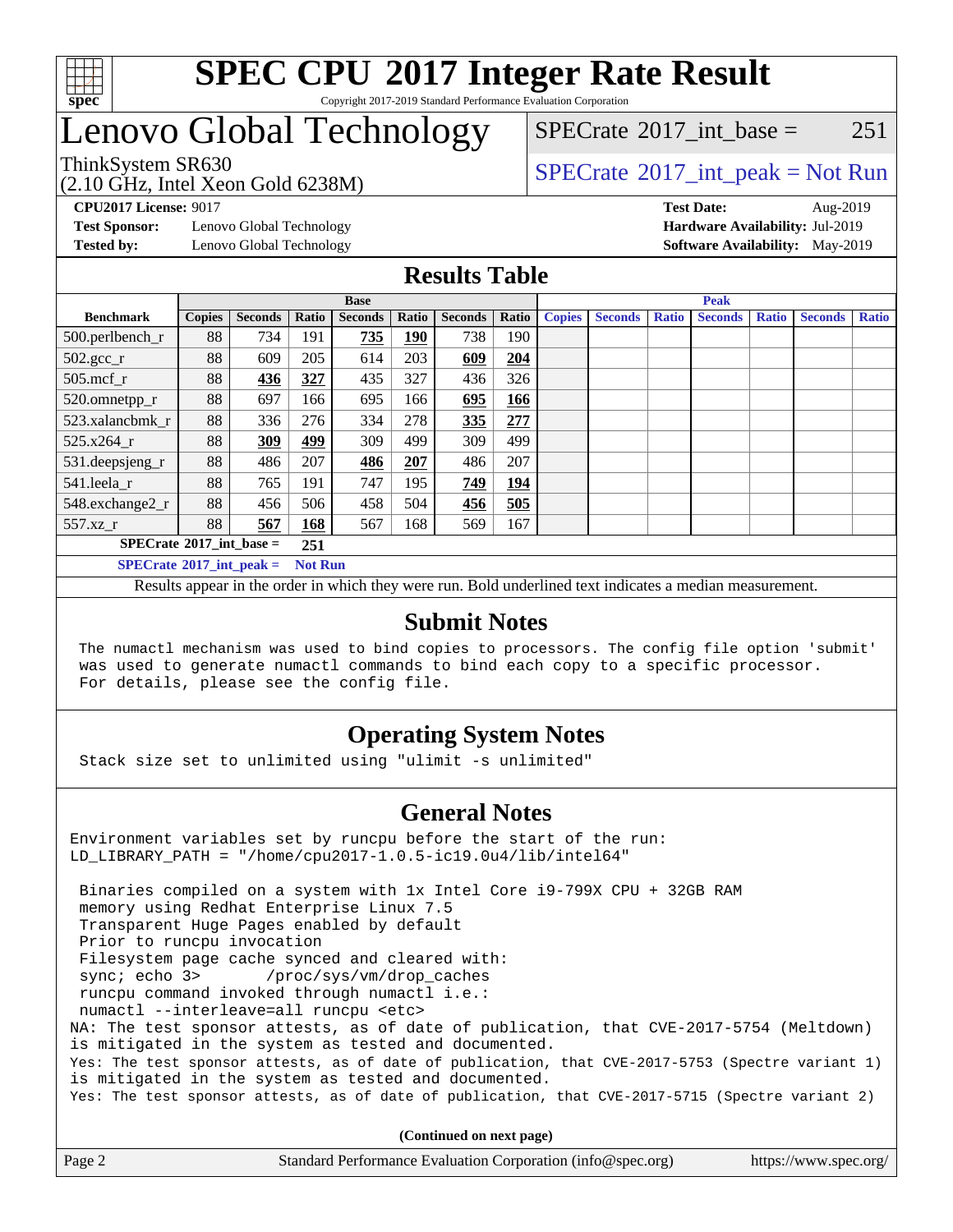

Copyright 2017-2019 Standard Performance Evaluation Corporation

### Lenovo Global Technology

 $SPECTate^{\circledcirc}2017$  int base = 251

(2.10 GHz, Intel Xeon Gold 6238M)

ThinkSystem SR630<br>  $SPECTA = Not Run$ <br>  $SPECTA = Not Run$ 

**[Test Sponsor:](http://www.spec.org/auto/cpu2017/Docs/result-fields.html#TestSponsor)** Lenovo Global Technology **[Hardware Availability:](http://www.spec.org/auto/cpu2017/Docs/result-fields.html#HardwareAvailability)** Jul-2019 **[Tested by:](http://www.spec.org/auto/cpu2017/Docs/result-fields.html#Testedby)** Lenovo Global Technology **[Software Availability:](http://www.spec.org/auto/cpu2017/Docs/result-fields.html#SoftwareAvailability)** May-2019

**[CPU2017 License:](http://www.spec.org/auto/cpu2017/Docs/result-fields.html#CPU2017License)** 9017 **[Test Date:](http://www.spec.org/auto/cpu2017/Docs/result-fields.html#TestDate)** Aug-2019

#### **[General Notes \(Continued\)](http://www.spec.org/auto/cpu2017/Docs/result-fields.html#GeneralNotes)**

is mitigated in the system as tested and documented. Yes: The test sponsor attests, as of date of publication, that CVE-2018-3640 (Spectre variant 3a) is mitigated in the system as tested and documented. Yes: The test sponsor attests, as of date of publication, that CVE-2018-3639 (Spectre variant 4) is mitigated in the system as tested and documented.

### **[Platform Notes](http://www.spec.org/auto/cpu2017/Docs/result-fields.html#PlatformNotes)**

Page 3 Standard Performance Evaluation Corporation [\(info@spec.org\)](mailto:info@spec.org) <https://www.spec.org/> BIOS configuration: Choose Operating Mode set to Maximum Performance Choose Operating Mode set to Custom Mode C-states set to Legacy SNC set to Enable Trusted Execution Technology set to Enable Stale AtoS set to Enable LLC dead line alloc set to Disable Sysinfo program /home/cpu2017-1.0.5-ic19.0u4/bin/sysinfo Rev: r5974 of 2018-05-19 9bcde8f2999c33d61f64985e45859ea9 running on linux-x8si Wed Aug 7 19:10:58 2019 SUT (System Under Test) info as seen by some common utilities. For more information on this section, see <https://www.spec.org/cpu2017/Docs/config.html#sysinfo> From /proc/cpuinfo model name : Intel(R) Xeon(R) Gold 6238M CPU @ 2.10GHz 2 "physical id"s (chips) 88 "processors" cores, siblings (Caution: counting these is hw and system dependent. The following excerpts from /proc/cpuinfo might not be reliable. Use with caution.) cpu cores : 22 siblings : 44 physical 0: cores 0 1 2 3 4 5 8 9 10 11 12 16 17 18 19 20 21 24 25 26 27 28 physical 1: cores 0 1 2 3 4 5 8 9 10 11 12 16 17 18 19 20 21 24 25 26 27 28 From lscpu: Architecture: x86\_64 CPU op-mode(s): 32-bit, 64-bit Byte Order: Little Endian  $CPU(s):$  88 On-line CPU(s) list: 0-87 Thread(s) per core: 2 Core(s) per socket: 22 Socket(s): 2 NUMA node(s): 4 Vendor ID: GenuineIntel **(Continued on next page)**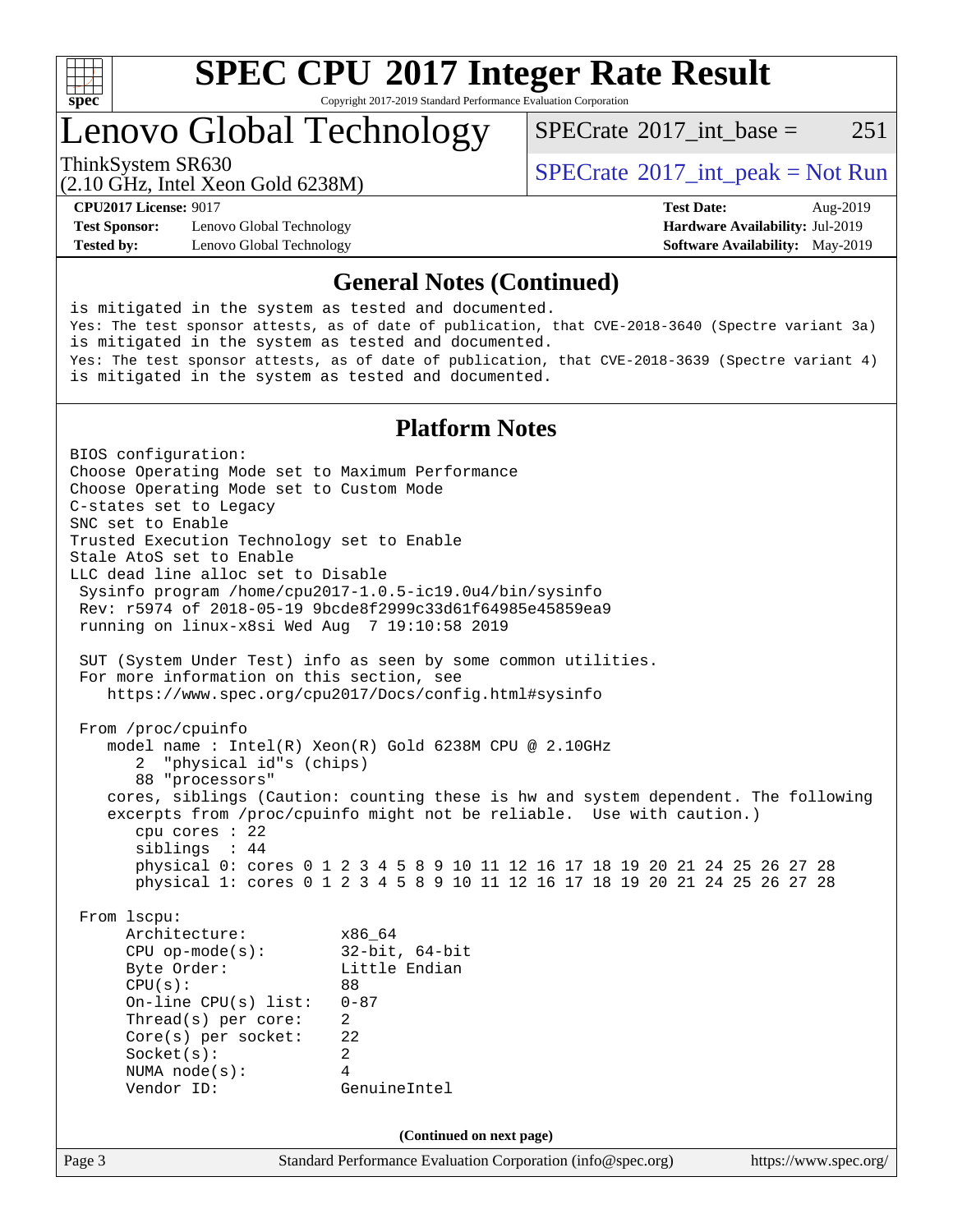

Copyright 2017-2019 Standard Performance Evaluation Corporation

### Lenovo Global Technology

 $SPECTate$ <sup>®</sup>[2017\\_int\\_base =](http://www.spec.org/auto/cpu2017/Docs/result-fields.html#SPECrate2017intbase) 251

(2.10 GHz, Intel Xeon Gold 6238M)

ThinkSystem SR630<br>  $(2.10 \text{ GHz. Intel } Y_{\text{QCD}}$  Gold 6238M)

**[Test Sponsor:](http://www.spec.org/auto/cpu2017/Docs/result-fields.html#TestSponsor)** Lenovo Global Technology **[Hardware Availability:](http://www.spec.org/auto/cpu2017/Docs/result-fields.html#HardwareAvailability)** Jul-2019 **[Tested by:](http://www.spec.org/auto/cpu2017/Docs/result-fields.html#Testedby)** Lenovo Global Technology **[Software Availability:](http://www.spec.org/auto/cpu2017/Docs/result-fields.html#SoftwareAvailability)** May-2019

**[CPU2017 License:](http://www.spec.org/auto/cpu2017/Docs/result-fields.html#CPU2017License)** 9017 **[Test Date:](http://www.spec.org/auto/cpu2017/Docs/result-fields.html#TestDate)** Aug-2019

#### **[Platform Notes \(Continued\)](http://www.spec.org/auto/cpu2017/Docs/result-fields.html#PlatformNotes)**

| CPU family:                                       | 6                                                                                    |  |  |  |  |  |
|---------------------------------------------------|--------------------------------------------------------------------------------------|--|--|--|--|--|
| Model:                                            | 85                                                                                   |  |  |  |  |  |
| Model name:                                       | $Intel(R) Xeon(R) Gold 6238M CPU @ 2.10GHz$                                          |  |  |  |  |  |
| Stepping:                                         | 7                                                                                    |  |  |  |  |  |
| CPU MHz:                                          | 2100.000                                                                             |  |  |  |  |  |
| CPU max MHz:                                      | 3700.0000                                                                            |  |  |  |  |  |
| CPU min MHz:                                      | 1000.0000                                                                            |  |  |  |  |  |
| BogoMIPS:                                         | 4200.00                                                                              |  |  |  |  |  |
| Virtualization:                                   | $VT - x$                                                                             |  |  |  |  |  |
| L1d cache:                                        | 32K                                                                                  |  |  |  |  |  |
| Lli cache:                                        | 32K                                                                                  |  |  |  |  |  |
| L2 cache:                                         | 1024K                                                                                |  |  |  |  |  |
| $L3$ cache:                                       | 30976K                                                                               |  |  |  |  |  |
| NUMA $node0$ $CPU(s)$ :                           | $0-2, 6-8, 11-13, 17, 18, 44-46, 50-52, 55-57, 61, 62$                               |  |  |  |  |  |
| NUMA nodel CPU(s):                                | $3-5, 9, 10, 14-16, 19-21, 47-49, 53, 54, 58-60, 63-65$                              |  |  |  |  |  |
| NUMA $node2$ $CPU(s)$ :                           | 22-24, 28-30, 33-35, 39, 40, 66-68, 72-74, 77-79, 83, 84                             |  |  |  |  |  |
| NUMA node3 CPU(s):                                | 25-27, 31, 32, 36-38, 41-43, 69-71, 75, 76, 80-82, 85-87                             |  |  |  |  |  |
| Flags:                                            | fpu vme de pse tsc msr pae mce cx8 apic sep mtrr pge mca cmov                        |  |  |  |  |  |
|                                                   | pat pse36 clflush dts acpi mmx fxsr sse sse2 ss ht tm pbe syscall nx pdpelgb rdtscp  |  |  |  |  |  |
|                                                   | lm constant_tsc art arch_perfmon pebs bts rep_good nopl xtopology nonstop_tsc cpuid  |  |  |  |  |  |
|                                                   | aperfmperf pni pclmulqdq dtes64 monitor ds_cpl vmx smx est tm2 ssse3 sdbg fma cx16   |  |  |  |  |  |
|                                                   | xtpr pdcm pcid dca sse4_1 sse4_2 x2apic movbe popcnt tsc_deadline_timer aes xsave    |  |  |  |  |  |
|                                                   | avx f16c rdrand lahf_lm abm 3dnowprefetch cpuid_fault epb cat_13 cdp_13              |  |  |  |  |  |
|                                                   | invpcid_single intel_ppin ssbd mba ibrs ibpb stibp tpr_shadow vnmi flexpriority ept  |  |  |  |  |  |
|                                                   | vpid fsgsbase tsc_adjust bmil hle avx2 smep bmi2 erms invpcid rtm cqm mpx rdt_a      |  |  |  |  |  |
|                                                   | avx512f avx512dq rdseed adx smap clflushopt clwb intel pt avx512cd avx512bw avx512vl |  |  |  |  |  |
|                                                   | xsaveopt xsavec xgetbvl xsaves cqm_llc cqm_occup_llc cqm_mbm_total cqm_mbm_local     |  |  |  |  |  |
|                                                   | dtherm ida arat pln pts pku ospke avx512_vnni flush_lld arch_capabilities            |  |  |  |  |  |
|                                                   |                                                                                      |  |  |  |  |  |
| /proc/cpuinfo cache data<br>cache size : 30976 KB |                                                                                      |  |  |  |  |  |
|                                                   |                                                                                      |  |  |  |  |  |
|                                                   | From numactl --hardware WARNING: a numactl 'node' might or might not correspond to a |  |  |  |  |  |
| physical chip.                                    |                                                                                      |  |  |  |  |  |
| $available: 4 nodes (0-3)$                        |                                                                                      |  |  |  |  |  |
|                                                   | node 0 cpus: 0 1 2 6 7 8 11 12 13 17 18 44 45 46 50 51 52 55 56 57 61 62             |  |  |  |  |  |
| node 0 size: 96335 MB                             |                                                                                      |  |  |  |  |  |
| node 0 free: 95887 MB                             |                                                                                      |  |  |  |  |  |
|                                                   | node 1 cpus: 3 4 5 9 10 14 15 16 19 20 21 47 48 49 53 54 58 59 60 63 64 65           |  |  |  |  |  |
| node 1 size: 96753 MB                             |                                                                                      |  |  |  |  |  |
| node 1 free: 96442 MB                             |                                                                                      |  |  |  |  |  |
|                                                   | node 2 cpus: 22 23 24 28 29 30 33 34 35 39 40 66 67 68 72 73 74 77 78 79 83 84       |  |  |  |  |  |
| node 2 size: 96753 MB                             |                                                                                      |  |  |  |  |  |
| node 2 free: 96512 MB                             |                                                                                      |  |  |  |  |  |
|                                                   | node 3 cpus: 25 26 27 31 32 36 37 38 41 42 43 69 70 71 75 76 80 81 82 85 86 87       |  |  |  |  |  |
| node 3 size: 96750 MB                             |                                                                                      |  |  |  |  |  |
| node 3 free: 96511 MB                             |                                                                                      |  |  |  |  |  |
|                                                   |                                                                                      |  |  |  |  |  |
| (Continued on next page)                          |                                                                                      |  |  |  |  |  |
|                                                   |                                                                                      |  |  |  |  |  |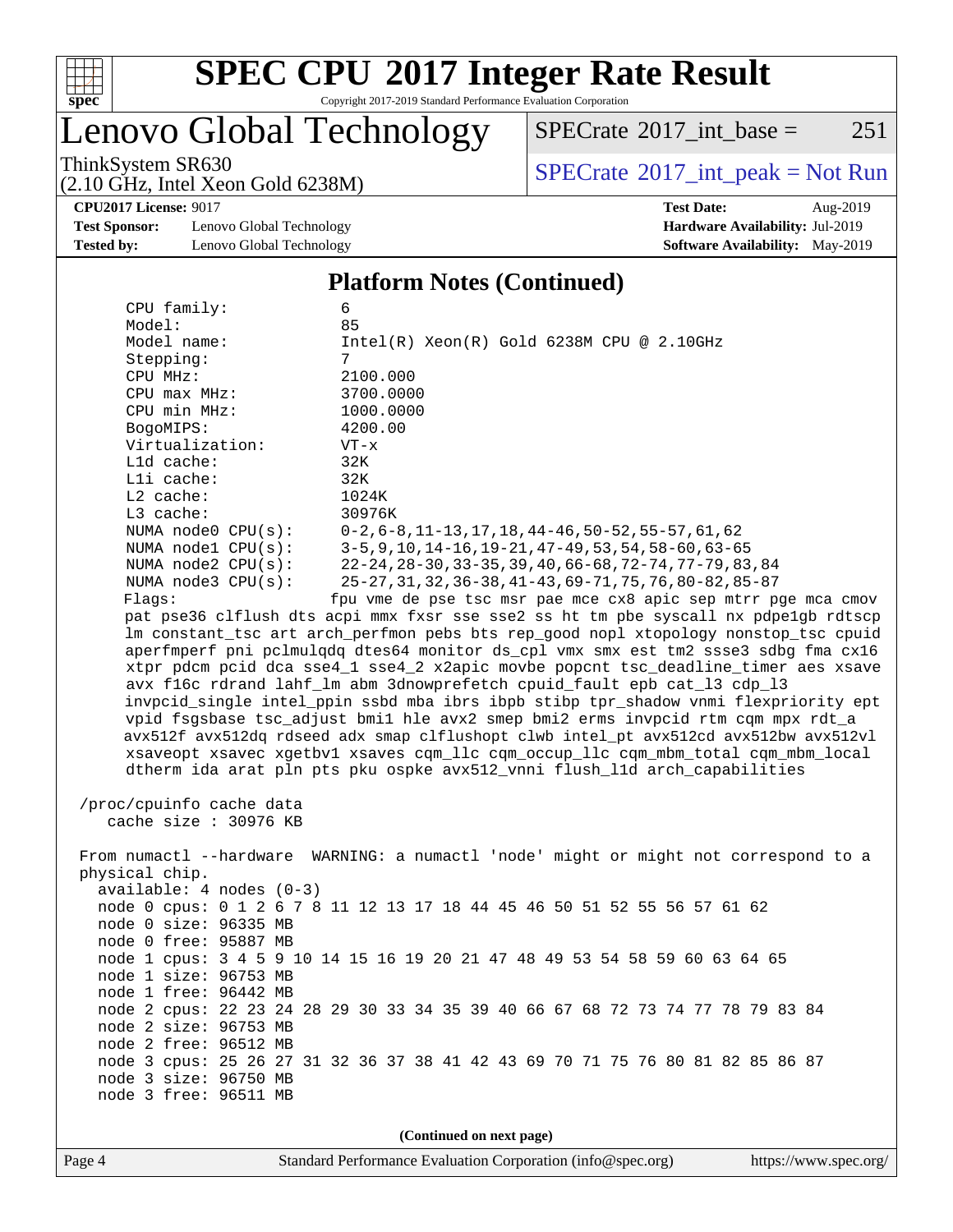

Copyright 2017-2019 Standard Performance Evaluation Corporation

### Lenovo Global Technology

 $SPECTate$ <sup>®</sup>2017 int base = 251

(2.10 GHz, Intel Xeon Gold 6238M)

ThinkSystem SR630<br>  $SPECTA = Not Run$ <br>  $SPECTA = Not Run$ 

**[Test Sponsor:](http://www.spec.org/auto/cpu2017/Docs/result-fields.html#TestSponsor)** Lenovo Global Technology **[Hardware Availability:](http://www.spec.org/auto/cpu2017/Docs/result-fields.html#HardwareAvailability)** Jul-2019 **[Tested by:](http://www.spec.org/auto/cpu2017/Docs/result-fields.html#Testedby)** Lenovo Global Technology **[Software Availability:](http://www.spec.org/auto/cpu2017/Docs/result-fields.html#SoftwareAvailability)** May-2019

**[CPU2017 License:](http://www.spec.org/auto/cpu2017/Docs/result-fields.html#CPU2017License)** 9017 **[Test Date:](http://www.spec.org/auto/cpu2017/Docs/result-fields.html#TestDate)** Aug-2019

### **[Platform Notes \(Continued\)](http://www.spec.org/auto/cpu2017/Docs/result-fields.html#PlatformNotes)**

 node distances: node 0 1 2 3 0: 10 11 21 21 1: 11 10 21 21 2: 21 21 10 11 3: 21 21 11 10 From /proc/meminfo MemTotal: 395871976 kB HugePages\_Total: 0 Hugepagesize: 2048 kB From /etc/\*release\* /etc/\*version\* SuSE-release: SUSE Linux Enterprise Server 12 (x86\_64) VERSION = 12 PATCHLEVEL = 4 # This file is deprecated and will be removed in a future service pack or release. # Please check /etc/os-release for details about this release. os-release: NAME="SLES" VERSION="12-SP4" VERSION\_ID="12.4" PRETTY\_NAME="SUSE Linux Enterprise Server 12 SP4" ID="sles" ANSI\_COLOR="0;32" CPE\_NAME="cpe:/o:suse:sles:12:sp4" uname -a: Linux linux-x8si 4.12.14-94.41-default #1 SMP Wed Oct 31 12:25:04 UTC 2018 (3090901) x86\_64 x86\_64 x86\_64 GNU/Linux Kernel self-reported vulnerability status: CVE-2017-5754 (Meltdown): Not affected CVE-2017-5753 (Spectre variant 1): Mitigation: \_\_user pointer sanitization CVE-2017-5715 (Spectre variant 2): Mitigation: Indirect Branch Restricted Speculation, IBPB, IBRS\_FW run-level 3 Aug 7 19:09 SPEC is set to: /home/cpu2017-1.0.5-ic19.0u4 Filesystem Type Size Used Avail Use% Mounted on /dev/sda3 btrfs 740G 55G 685G 8% /home Additional information from dmidecode follows. WARNING: Use caution when you interpret this section. The 'dmidecode' program reads system data which is "intended to allow **(Continued on next page)**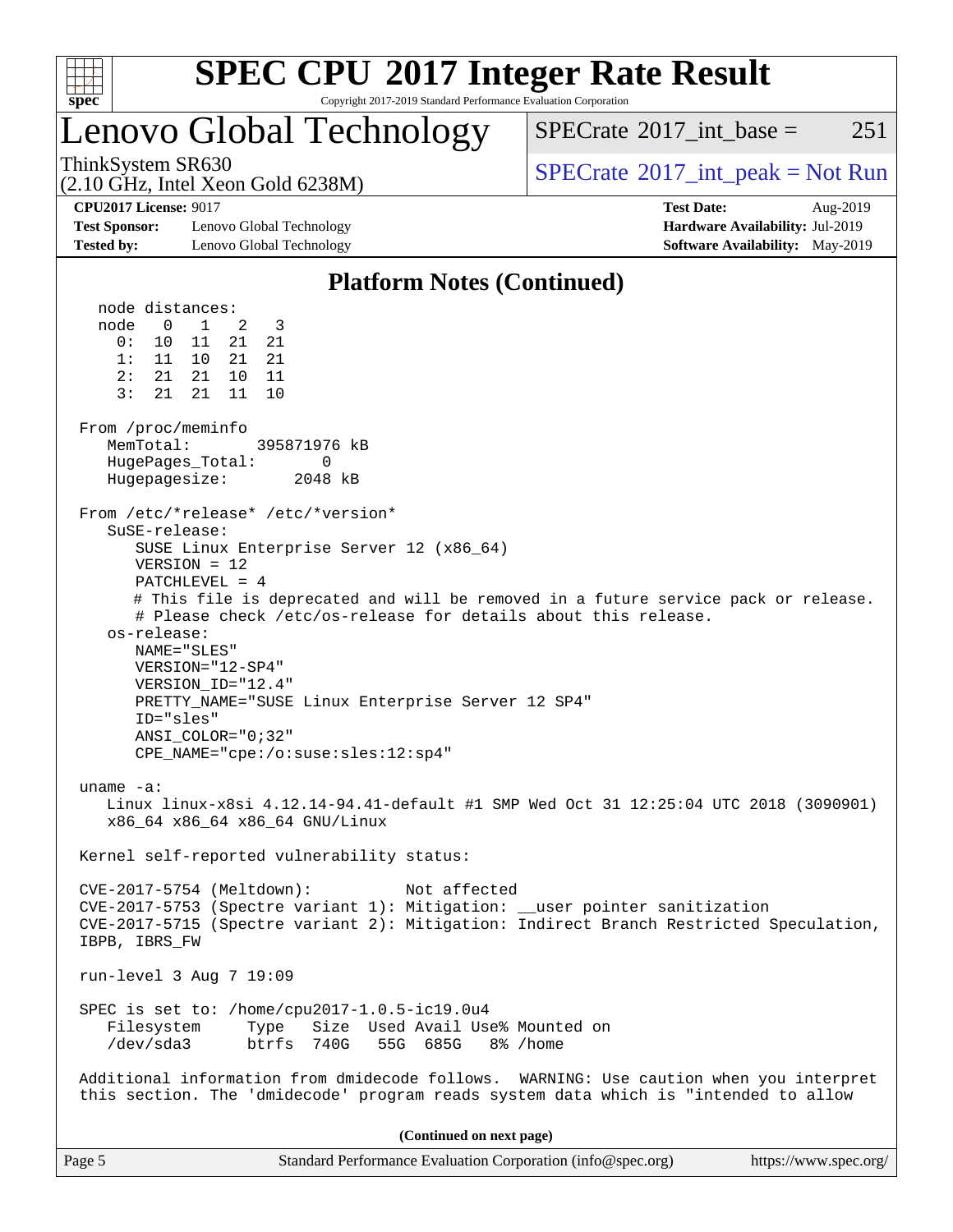

Copyright 2017-2019 Standard Performance Evaluation Corporation

### Lenovo Global Technology

 $SPECTate$ <sup>®</sup>2017 int base = 251

(2.10 GHz, Intel Xeon Gold 6238M)

ThinkSystem SR630<br>  $SPECTA = Not Run 2017$  int\_peak = Not Run

**[Test Sponsor:](http://www.spec.org/auto/cpu2017/Docs/result-fields.html#TestSponsor)** Lenovo Global Technology **[Hardware Availability:](http://www.spec.org/auto/cpu2017/Docs/result-fields.html#HardwareAvailability)** Jul-2019 **[Tested by:](http://www.spec.org/auto/cpu2017/Docs/result-fields.html#Testedby)** Lenovo Global Technology **[Software Availability:](http://www.spec.org/auto/cpu2017/Docs/result-fields.html#SoftwareAvailability)** May-2019

**[CPU2017 License:](http://www.spec.org/auto/cpu2017/Docs/result-fields.html#CPU2017License)** 9017 **[Test Date:](http://www.spec.org/auto/cpu2017/Docs/result-fields.html#TestDate)** Aug-2019

### **[Platform Notes \(Continued\)](http://www.spec.org/auto/cpu2017/Docs/result-fields.html#PlatformNotes)**

 hardware to be accurately determined", but the intent may not be met, as there are frequent changes to hardware, firmware, and the "DMTF SMBIOS" standard. BIOS Lenovo -[IVE141E-2.30]- 07/02/2019 Memory: 24x Samsung M393A2K43CB2-CVF 16 GB 2 rank 2933

(End of data from sysinfo program)

### **[Compiler Version Notes](http://www.spec.org/auto/cpu2017/Docs/result-fields.html#CompilerVersionNotes)**

============================================================================== C | 500.perlbench\_r(base) 502.gcc\_r(base) 505.mcf\_r(base) | 525.x264  $r(base)$  557.xz  $r(base)$ ------------------------------------------------------------------------------ Intel(R) C Intel(R) 64 Compiler for applications running on Intel(R) 64, Version 19.0.4.227 Build 20190416 Copyright (C) 1985-2019 Intel Corporation. All rights reserved. ------------------------------------------------------------------------------ ============================================================================== C++ | 520.omnetpp\_r(base) 523.xalancbmk\_r(base) 531.deepsjeng\_r(base) | 541.leela\_r(base) ------------------------------------------------------------------------------ Intel(R) C++ Intel(R) 64 Compiler for applications running on Intel(R) 64, Version 19.0.4.227 Build 20190416 Copyright (C) 1985-2019 Intel Corporation. All rights reserved. ------------------------------------------------------------------------------ ============================================================================== Fortran | 548.exchange2\_r(base) ------------------------------------------------------------------------------ Intel(R) Fortran Intel(R) 64 Compiler for applications running on Intel(R) 64, Version 19.0.4.227 Build 20190416 Copyright (C) 1985-2019 Intel Corporation. All rights reserved. ------------------------------------------------------------------------------

### **[Base Compiler Invocation](http://www.spec.org/auto/cpu2017/Docs/result-fields.html#BaseCompilerInvocation)**

[C benchmarks](http://www.spec.org/auto/cpu2017/Docs/result-fields.html#Cbenchmarks): [icc -m64 -std=c11](http://www.spec.org/cpu2017/results/res2019q3/cpu2017-20190819-17067.flags.html#user_CCbase_intel_icc_64bit_c11_33ee0cdaae7deeeab2a9725423ba97205ce30f63b9926c2519791662299b76a0318f32ddfffdc46587804de3178b4f9328c46fa7c2b0cd779d7a61945c91cd35)

[C++ benchmarks:](http://www.spec.org/auto/cpu2017/Docs/result-fields.html#CXXbenchmarks) [icpc -m64](http://www.spec.org/cpu2017/results/res2019q3/cpu2017-20190819-17067.flags.html#user_CXXbase_intel_icpc_64bit_4ecb2543ae3f1412ef961e0650ca070fec7b7afdcd6ed48761b84423119d1bf6bdf5cad15b44d48e7256388bc77273b966e5eb805aefd121eb22e9299b2ec9d9)

**(Continued on next page)**

Page 6 Standard Performance Evaluation Corporation [\(info@spec.org\)](mailto:info@spec.org) <https://www.spec.org/>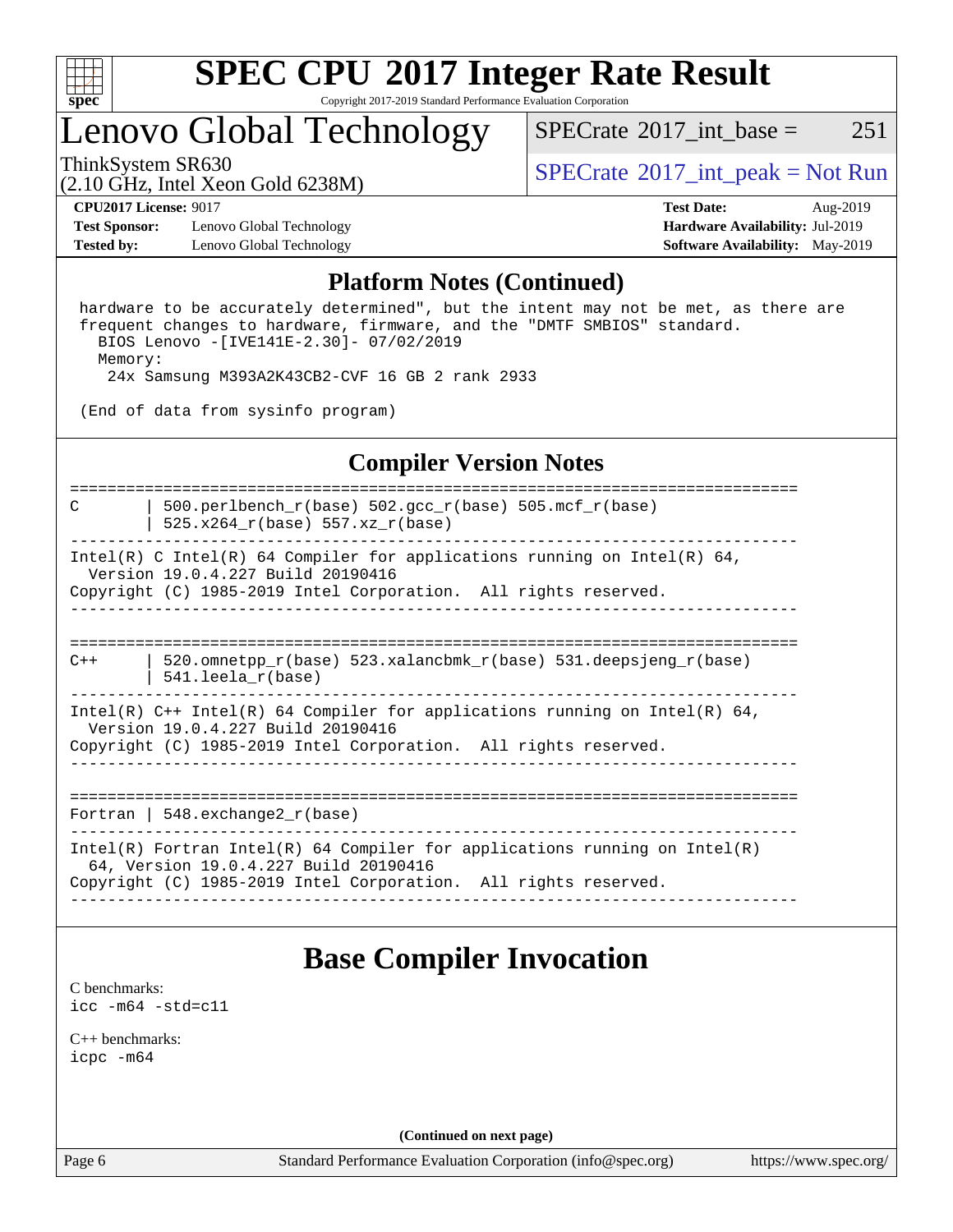

Copyright 2017-2019 Standard Performance Evaluation Corporation

### Lenovo Global Technology

 $SPECTate@2017\_int\_base = 251$ 

ThinkSystem SR630<br>  $SPECTA = Not Run$ <br>  $SPECTA = Not Run$ 

**[Test Sponsor:](http://www.spec.org/auto/cpu2017/Docs/result-fields.html#TestSponsor)** Lenovo Global Technology **[Hardware Availability:](http://www.spec.org/auto/cpu2017/Docs/result-fields.html#HardwareAvailability)** Jul-2019 **[Tested by:](http://www.spec.org/auto/cpu2017/Docs/result-fields.html#Testedby)** Lenovo Global Technology **[Software Availability:](http://www.spec.org/auto/cpu2017/Docs/result-fields.html#SoftwareAvailability)** May-2019

(2.10 GHz, Intel Xeon Gold 6238M)

**[CPU2017 License:](http://www.spec.org/auto/cpu2017/Docs/result-fields.html#CPU2017License)** 9017 **[Test Date:](http://www.spec.org/auto/cpu2017/Docs/result-fields.html#TestDate)** Aug-2019

### **[Base Compiler Invocation \(Continued\)](http://www.spec.org/auto/cpu2017/Docs/result-fields.html#BaseCompilerInvocation)**

[Fortran benchmarks](http://www.spec.org/auto/cpu2017/Docs/result-fields.html#Fortranbenchmarks):

[ifort -m64](http://www.spec.org/cpu2017/results/res2019q3/cpu2017-20190819-17067.flags.html#user_FCbase_intel_ifort_64bit_24f2bb282fbaeffd6157abe4f878425411749daecae9a33200eee2bee2fe76f3b89351d69a8130dd5949958ce389cf37ff59a95e7a40d588e8d3a57e0c3fd751)

### **[Base Portability Flags](http://www.spec.org/auto/cpu2017/Docs/result-fields.html#BasePortabilityFlags)**

 500.perlbench\_r: [-DSPEC\\_LP64](http://www.spec.org/cpu2017/results/res2019q3/cpu2017-20190819-17067.flags.html#b500.perlbench_r_basePORTABILITY_DSPEC_LP64) [-DSPEC\\_LINUX\\_X64](http://www.spec.org/cpu2017/results/res2019q3/cpu2017-20190819-17067.flags.html#b500.perlbench_r_baseCPORTABILITY_DSPEC_LINUX_X64) 502.gcc\_r: [-DSPEC\\_LP64](http://www.spec.org/cpu2017/results/res2019q3/cpu2017-20190819-17067.flags.html#suite_basePORTABILITY502_gcc_r_DSPEC_LP64) 505.mcf\_r: [-DSPEC\\_LP64](http://www.spec.org/cpu2017/results/res2019q3/cpu2017-20190819-17067.flags.html#suite_basePORTABILITY505_mcf_r_DSPEC_LP64) 520.omnetpp\_r: [-DSPEC\\_LP64](http://www.spec.org/cpu2017/results/res2019q3/cpu2017-20190819-17067.flags.html#suite_basePORTABILITY520_omnetpp_r_DSPEC_LP64) 523.xalancbmk\_r: [-DSPEC\\_LP64](http://www.spec.org/cpu2017/results/res2019q3/cpu2017-20190819-17067.flags.html#suite_basePORTABILITY523_xalancbmk_r_DSPEC_LP64) [-DSPEC\\_LINUX](http://www.spec.org/cpu2017/results/res2019q3/cpu2017-20190819-17067.flags.html#b523.xalancbmk_r_baseCXXPORTABILITY_DSPEC_LINUX) 525.x264\_r: [-DSPEC\\_LP64](http://www.spec.org/cpu2017/results/res2019q3/cpu2017-20190819-17067.flags.html#suite_basePORTABILITY525_x264_r_DSPEC_LP64) 531.deepsjeng\_r: [-DSPEC\\_LP64](http://www.spec.org/cpu2017/results/res2019q3/cpu2017-20190819-17067.flags.html#suite_basePORTABILITY531_deepsjeng_r_DSPEC_LP64) 541.leela\_r: [-DSPEC\\_LP64](http://www.spec.org/cpu2017/results/res2019q3/cpu2017-20190819-17067.flags.html#suite_basePORTABILITY541_leela_r_DSPEC_LP64) 548.exchange2\_r: [-DSPEC\\_LP64](http://www.spec.org/cpu2017/results/res2019q3/cpu2017-20190819-17067.flags.html#suite_basePORTABILITY548_exchange2_r_DSPEC_LP64) 557.xz\_r: [-DSPEC\\_LP64](http://www.spec.org/cpu2017/results/res2019q3/cpu2017-20190819-17067.flags.html#suite_basePORTABILITY557_xz_r_DSPEC_LP64)

### **[Base Optimization Flags](http://www.spec.org/auto/cpu2017/Docs/result-fields.html#BaseOptimizationFlags)**

#### [C benchmarks](http://www.spec.org/auto/cpu2017/Docs/result-fields.html#Cbenchmarks):

[-Wl,-z,muldefs](http://www.spec.org/cpu2017/results/res2019q3/cpu2017-20190819-17067.flags.html#user_CCbase_link_force_multiple1_b4cbdb97b34bdee9ceefcfe54f4c8ea74255f0b02a4b23e853cdb0e18eb4525ac79b5a88067c842dd0ee6996c24547a27a4b99331201badda8798ef8a743f577) [-xCORE-AVX512](http://www.spec.org/cpu2017/results/res2019q3/cpu2017-20190819-17067.flags.html#user_CCbase_f-xCORE-AVX512) [-ipo](http://www.spec.org/cpu2017/results/res2019q3/cpu2017-20190819-17067.flags.html#user_CCbase_f-ipo) [-O3](http://www.spec.org/cpu2017/results/res2019q3/cpu2017-20190819-17067.flags.html#user_CCbase_f-O3) [-no-prec-div](http://www.spec.org/cpu2017/results/res2019q3/cpu2017-20190819-17067.flags.html#user_CCbase_f-no-prec-div) [-qopt-mem-layout-trans=4](http://www.spec.org/cpu2017/results/res2019q3/cpu2017-20190819-17067.flags.html#user_CCbase_f-qopt-mem-layout-trans_fa39e755916c150a61361b7846f310bcdf6f04e385ef281cadf3647acec3f0ae266d1a1d22d972a7087a248fd4e6ca390a3634700869573d231a252c784941a8) [-L/usr/local/IntelCompiler19/compilers\\_and\\_libraries\\_2019.4.227/linux/compiler/lib/intel64](http://www.spec.org/cpu2017/results/res2019q3/cpu2017-20190819-17067.flags.html#user_CCbase_qkmalloc_link_0ffe0cb02c68ef1b443a077c7888c10c67ca0d1dd7138472156f06a085bbad385f78d49618ad55dca9db3b1608e84afc2f69b4003b1d1ca498a9fc1462ccefda) [-lqkmalloc](http://www.spec.org/cpu2017/results/res2019q3/cpu2017-20190819-17067.flags.html#user_CCbase_qkmalloc_link_lib_79a818439969f771c6bc311cfd333c00fc099dad35c030f5aab9dda831713d2015205805422f83de8875488a2991c0a156aaa600e1f9138f8fc37004abc96dc5)

#### [C++ benchmarks](http://www.spec.org/auto/cpu2017/Docs/result-fields.html#CXXbenchmarks):

[-Wl,-z,muldefs](http://www.spec.org/cpu2017/results/res2019q3/cpu2017-20190819-17067.flags.html#user_CXXbase_link_force_multiple1_b4cbdb97b34bdee9ceefcfe54f4c8ea74255f0b02a4b23e853cdb0e18eb4525ac79b5a88067c842dd0ee6996c24547a27a4b99331201badda8798ef8a743f577) [-xCORE-AVX512](http://www.spec.org/cpu2017/results/res2019q3/cpu2017-20190819-17067.flags.html#user_CXXbase_f-xCORE-AVX512) [-ipo](http://www.spec.org/cpu2017/results/res2019q3/cpu2017-20190819-17067.flags.html#user_CXXbase_f-ipo) [-O3](http://www.spec.org/cpu2017/results/res2019q3/cpu2017-20190819-17067.flags.html#user_CXXbase_f-O3) [-no-prec-div](http://www.spec.org/cpu2017/results/res2019q3/cpu2017-20190819-17067.flags.html#user_CXXbase_f-no-prec-div)

[-qopt-mem-layout-trans=4](http://www.spec.org/cpu2017/results/res2019q3/cpu2017-20190819-17067.flags.html#user_CXXbase_f-qopt-mem-layout-trans_fa39e755916c150a61361b7846f310bcdf6f04e385ef281cadf3647acec3f0ae266d1a1d22d972a7087a248fd4e6ca390a3634700869573d231a252c784941a8)

```
-L/usr/local/IntelCompiler19/compilers_and_libraries_2019.4.227/linux/compiler/lib/intel64
-lqkmalloc
```
#### [Fortran benchmarks](http://www.spec.org/auto/cpu2017/Docs/result-fields.html#Fortranbenchmarks):

[-Wl,-z,muldefs](http://www.spec.org/cpu2017/results/res2019q3/cpu2017-20190819-17067.flags.html#user_FCbase_link_force_multiple1_b4cbdb97b34bdee9ceefcfe54f4c8ea74255f0b02a4b23e853cdb0e18eb4525ac79b5a88067c842dd0ee6996c24547a27a4b99331201badda8798ef8a743f577) [-xCORE-AVX512](http://www.spec.org/cpu2017/results/res2019q3/cpu2017-20190819-17067.flags.html#user_FCbase_f-xCORE-AVX512) [-ipo](http://www.spec.org/cpu2017/results/res2019q3/cpu2017-20190819-17067.flags.html#user_FCbase_f-ipo) [-O3](http://www.spec.org/cpu2017/results/res2019q3/cpu2017-20190819-17067.flags.html#user_FCbase_f-O3) [-no-prec-div](http://www.spec.org/cpu2017/results/res2019q3/cpu2017-20190819-17067.flags.html#user_FCbase_f-no-prec-div) [-qopt-mem-layout-trans=4](http://www.spec.org/cpu2017/results/res2019q3/cpu2017-20190819-17067.flags.html#user_FCbase_f-qopt-mem-layout-trans_fa39e755916c150a61361b7846f310bcdf6f04e385ef281cadf3647acec3f0ae266d1a1d22d972a7087a248fd4e6ca390a3634700869573d231a252c784941a8) [-nostandard-realloc-lhs](http://www.spec.org/cpu2017/results/res2019q3/cpu2017-20190819-17067.flags.html#user_FCbase_f_2003_std_realloc_82b4557e90729c0f113870c07e44d33d6f5a304b4f63d4c15d2d0f1fab99f5daaed73bdb9275d9ae411527f28b936061aa8b9c8f2d63842963b95c9dd6426b8a) [-align array32byte](http://www.spec.org/cpu2017/results/res2019q3/cpu2017-20190819-17067.flags.html#user_FCbase_align_array32byte_b982fe038af199962ba9a80c053b8342c548c85b40b8e86eb3cc33dee0d7986a4af373ac2d51c3f7cf710a18d62fdce2948f201cd044323541f22fc0fffc51b6) [-L/usr/local/IntelCompiler19/compilers\\_and\\_libraries\\_2019.4.227/linux/compiler/lib/intel64](http://www.spec.org/cpu2017/results/res2019q3/cpu2017-20190819-17067.flags.html#user_FCbase_qkmalloc_link_0ffe0cb02c68ef1b443a077c7888c10c67ca0d1dd7138472156f06a085bbad385f78d49618ad55dca9db3b1608e84afc2f69b4003b1d1ca498a9fc1462ccefda) [-lqkmalloc](http://www.spec.org/cpu2017/results/res2019q3/cpu2017-20190819-17067.flags.html#user_FCbase_qkmalloc_link_lib_79a818439969f771c6bc311cfd333c00fc099dad35c030f5aab9dda831713d2015205805422f83de8875488a2991c0a156aaa600e1f9138f8fc37004abc96dc5)

[The flags files that were used to format this result can be browsed at](tmsearch)

<http://www.spec.org/cpu2017/flags/Intel-ic18.0-official-linux64.2019-04-02.html> <http://www.spec.org/cpu2017/flags/Lenovo-Platform-SPECcpu2017-Flags-V1.2-CLX-D.html>